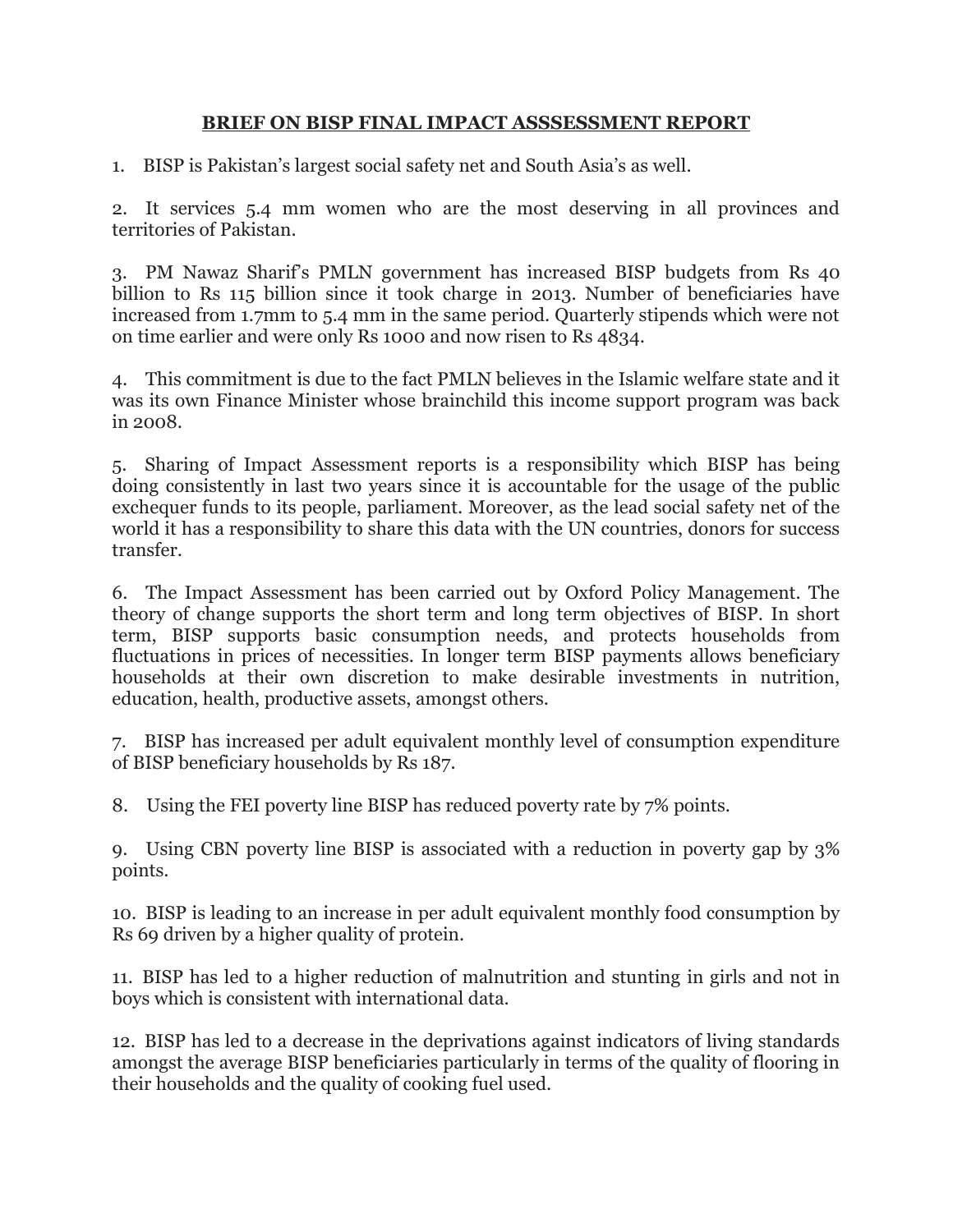13. Women empowerment indicators have improved as a result of BISP and for the first time statistically significant effect on the mobility of beneficiary women has been noticed with more women being allowed to freely travel to various localities alone. Due to collection of transfer this mobility has increased and is also having an affect on independence of women other than the beneficiaries due to them.

14. Change in livelihood strategies have led to overall reduction in dependence of beneficiary households on casual labour as main source of income.

15. There has been an increase in proportion of beneficiary households that own small livestock. This is significant because livestock is a productive investment and also valuable for those families with low financial access.

16. Financial inclusion of 5.4 mmm women has improved country indicators since beneficiaries have Level 0 branchless accounts which enable them to not only withdraw but make deposits too.

17. Waseela-e-Taleem a conditional cash transfer of Rs 750 per quarter per child sent to school for atleast 70% attendance has enrolled 1.3 million primary school children.

18. Current enrollement in children between ages of 5-12 has increased by 10% points. This is higher than the international average.

19. Proportion of beneficiary households who are multidimential poor in 2013 categorized as severely MPI poor was 31%. In 2016 this has reduced to 23%.

20. School attendance deprivation on MPI indicator has reduced from 56% in 2013 to 49% in 2016 due to BISP.

21. Child immunization deprivation on MPI indicator has reduced from 17% in 2013 to 13% in 2016 due to BISP.

22. Drinking water deprivation on MPI indicator has reduced from 27% in 2013 to 19% in 2016 due to BISP.

23. Financial savings has increased over the period 2011-2016 from 9% to 13%.

24. In 2011 just 40% of women in beneficiary households reported they were always likely to vote whilst in 2016 this number has risen to 70% showing massive change in implementation of democratic rights.

25. Proportion of beneficiary women who can visit market alone has gone up from 25% in 2011 to 37% in 2016.

26. Cash transfers have been made regularly and quarterly in last 2 years versus not so regularly in earlier years of program which has increased predictability, planning, saving, and sense of credibility of the program.